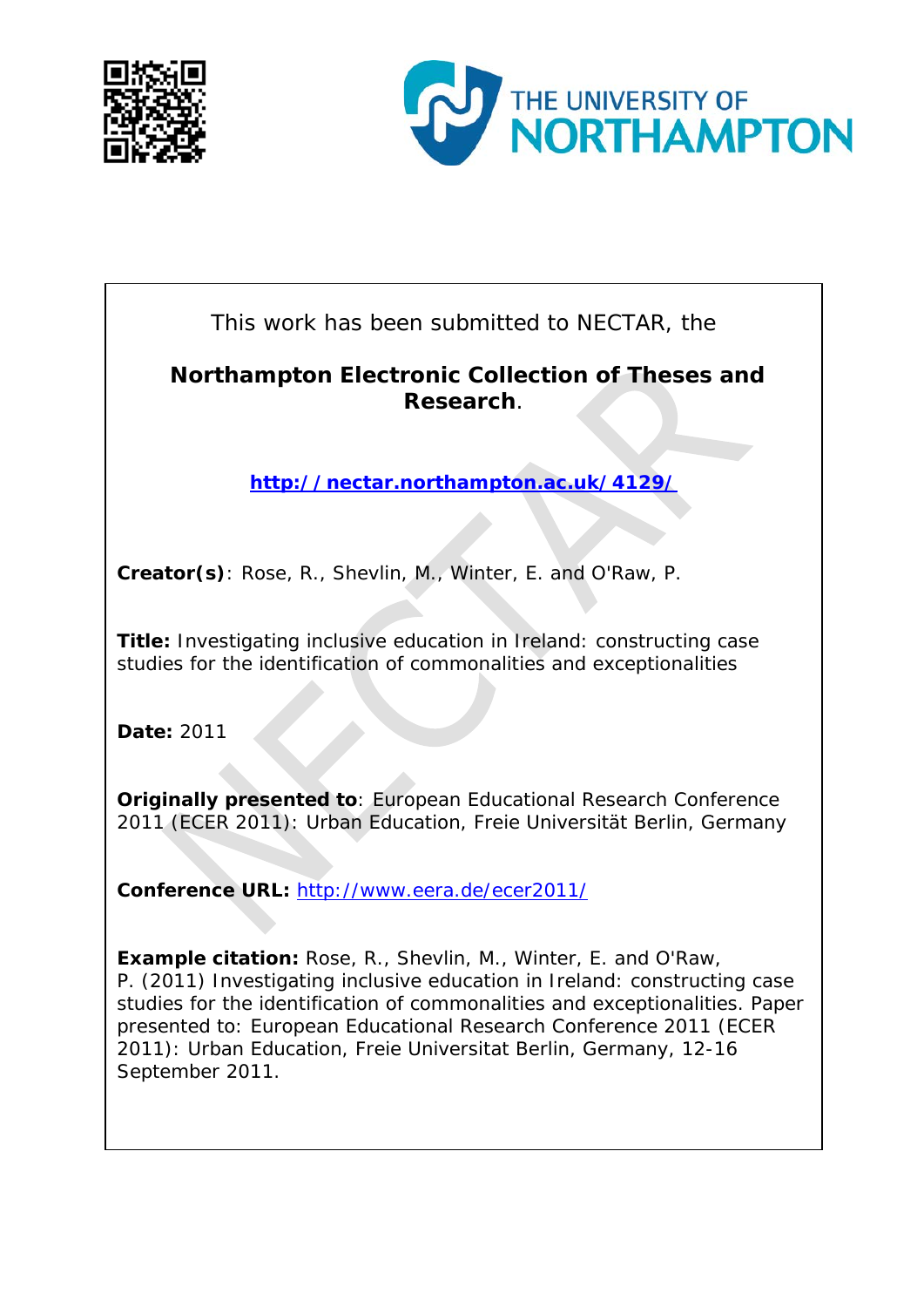**Investigating Inclusive Education in Ireland: Constructing Case Studies for the Identification of Commonalities and Exceptionalities**

Richard Rose., Michael Shevlin., Eileen Winter & Paul O'Raw



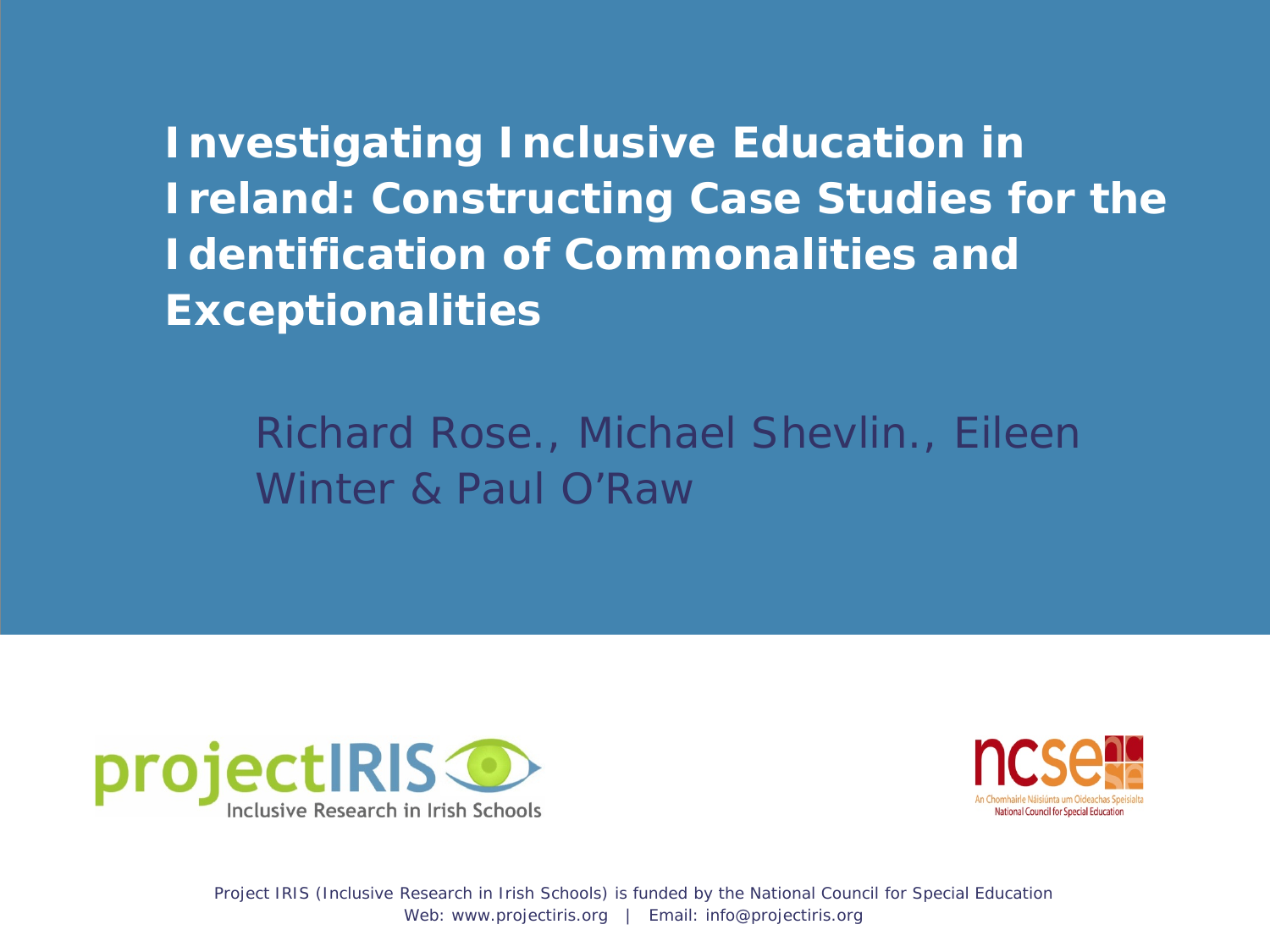# **Project IRIS (Inclusive Research in Irish Schools**)

A four year longitudinal research project, funded by the National Council for Special Education, conducting the most in-depth study of special and inclusive education conducted in Ireland to date.

# **WWW.projectiris.org**

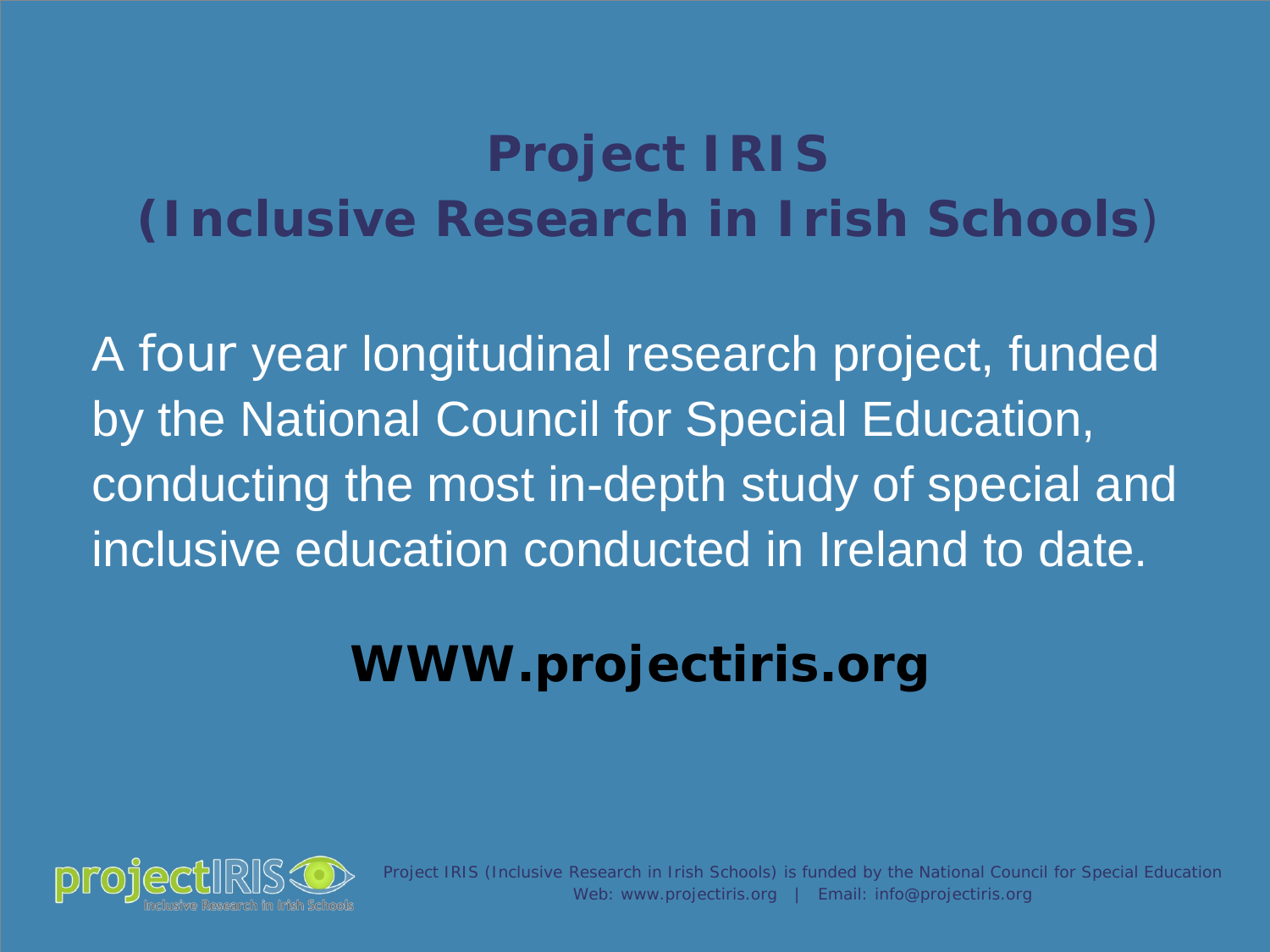## **Project Phases**

**Phase 1:** Construction of national and international literature reviews (Rose, Shevlin, Winter & O'Raw (2010) Development of research instruments. Focus groups with service users and providers **Phase 2: National electronic survey of schools.** Field work in primary schools and construction of case studies **Phase 3:** Field work in post-primary schools and construction of case studies **Phase 4: Return visit to primary schools Phase 5:** Reporting

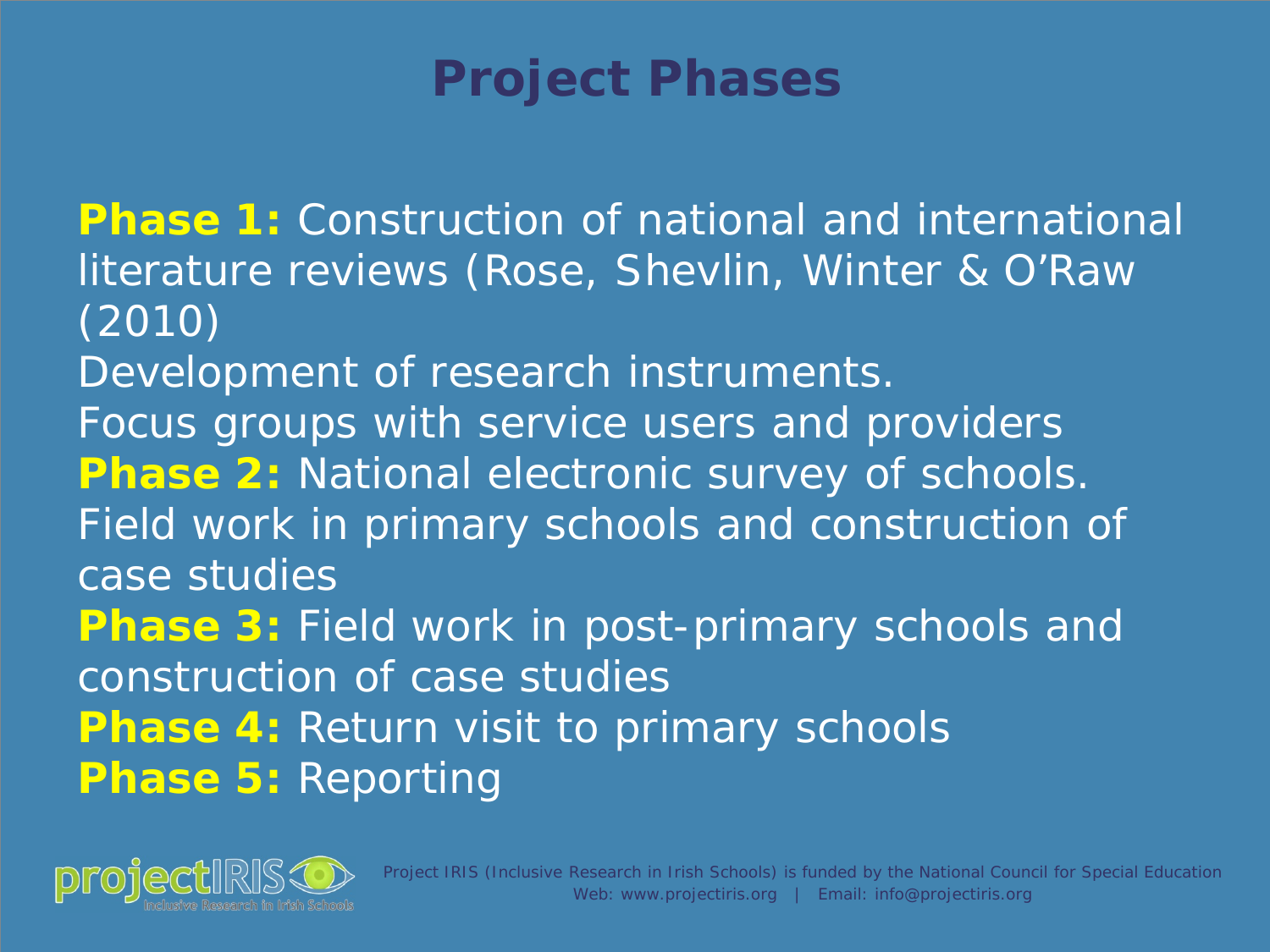

#### **Case Study Model – Based on Ragin (1987**)

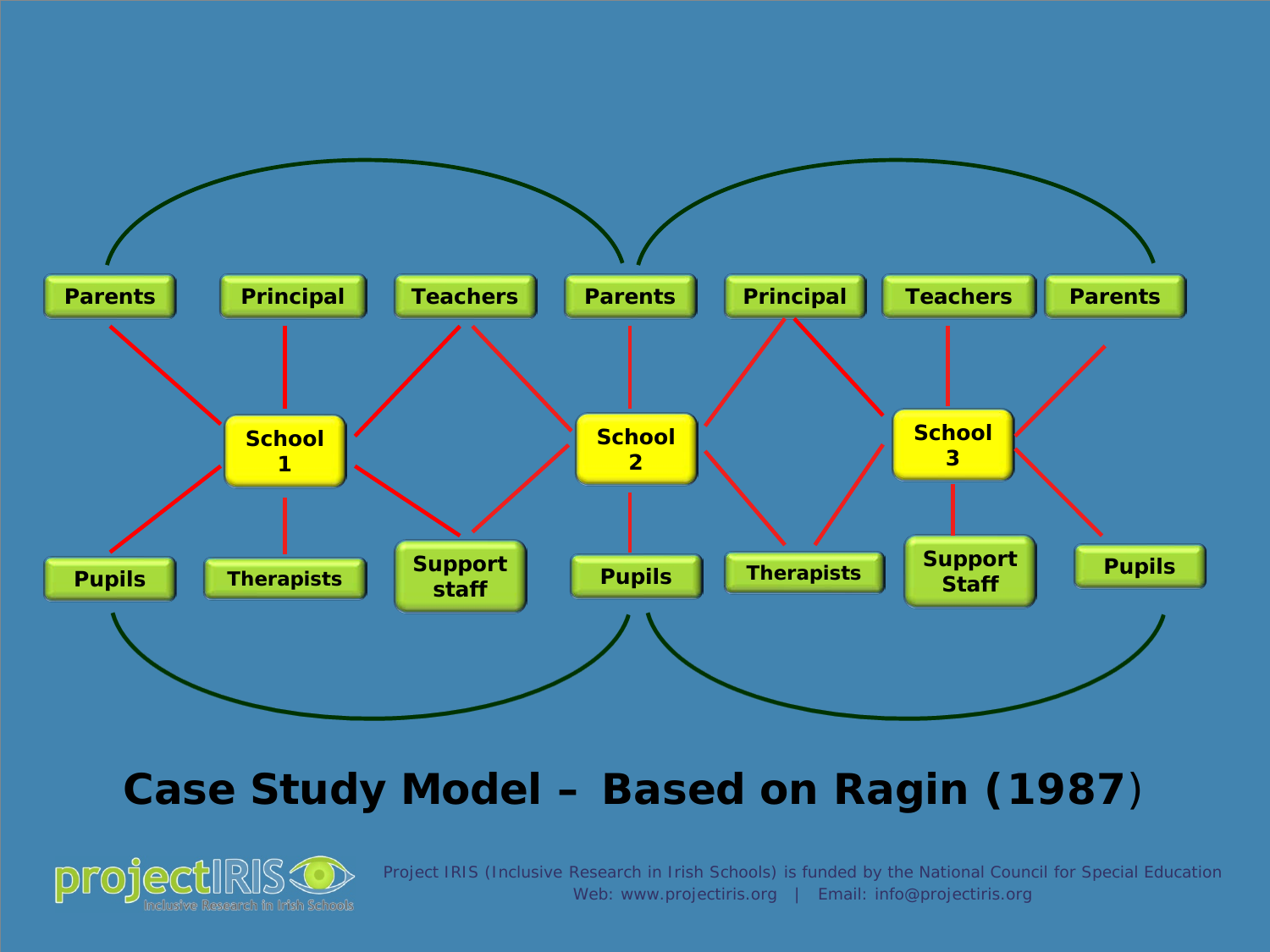

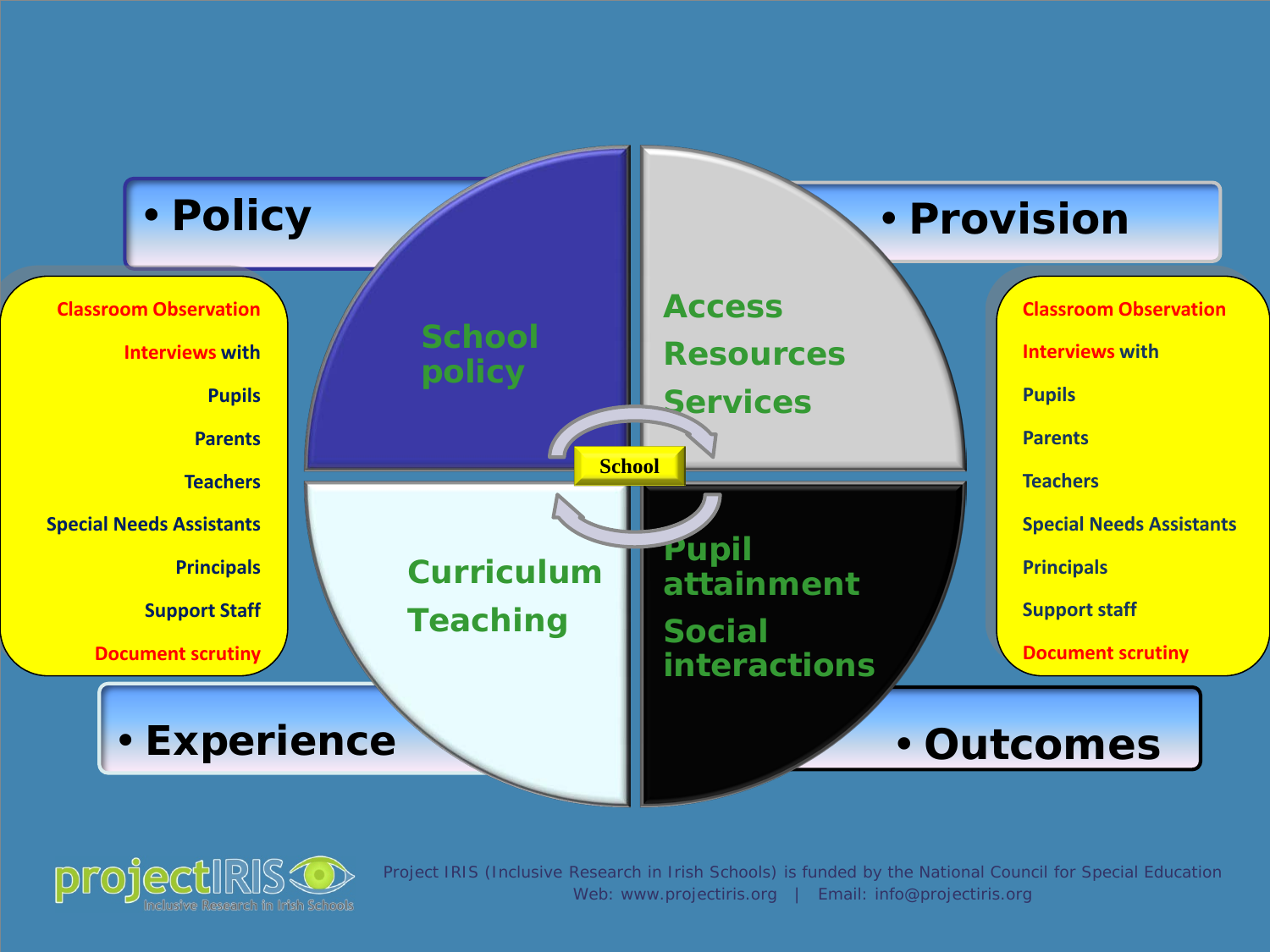

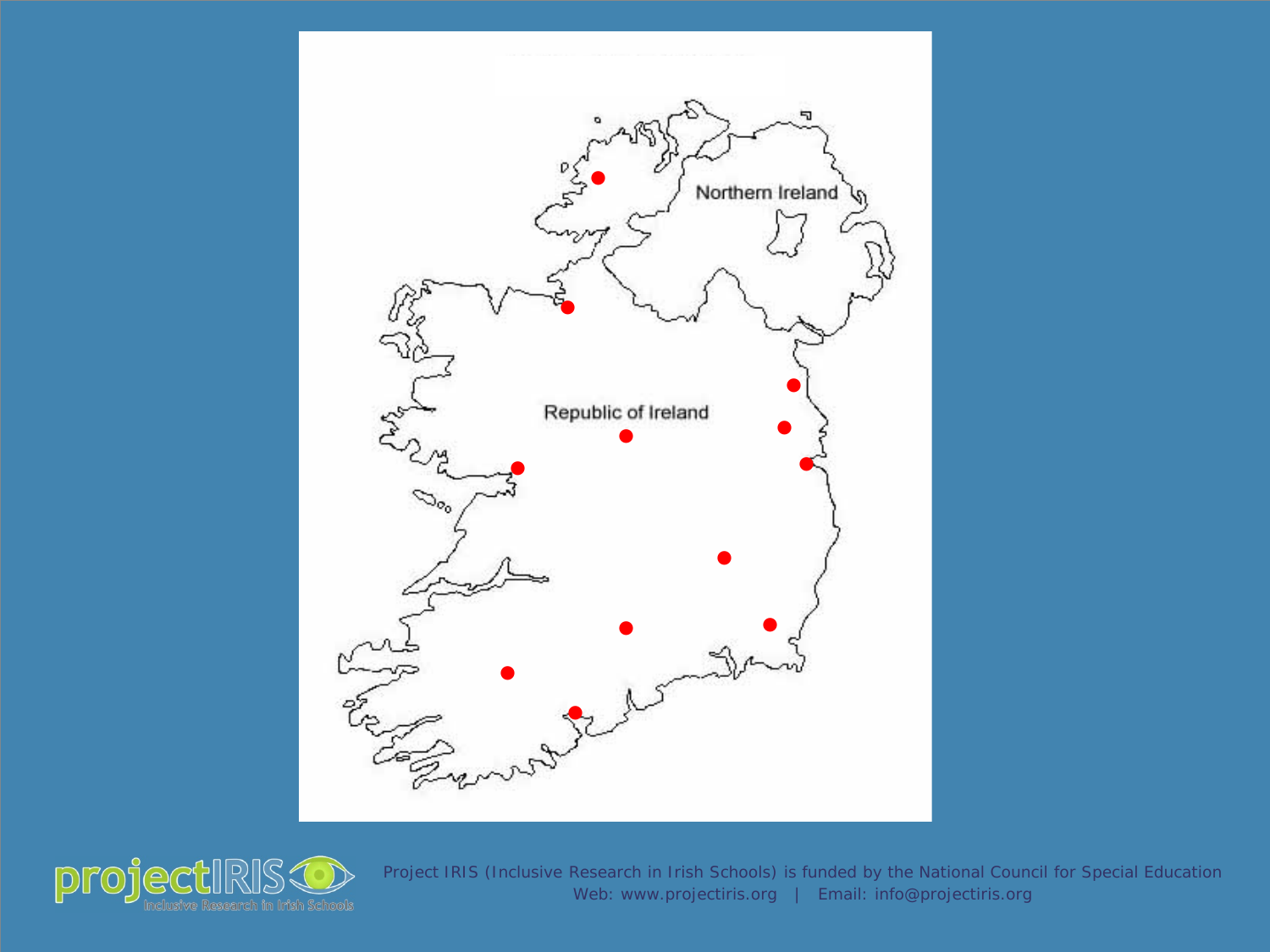| <b>Variables</b>                |                                                               |
|---------------------------------|---------------------------------------------------------------|
| Urban/rural                     |                                                               |
| <b>Catholic National School</b> |                                                               |
| Non-catholic denominational     |                                                               |
| <b>Educate Together</b>         | No religious affiliation - secular                            |
| <b>Gael Scoil</b>               | (majority of curriculum<br>delivered through Irish<br>medium) |
| Large/medium/small              | $<100, 101-400, >400$                                         |
| Socio-economic status           |                                                               |

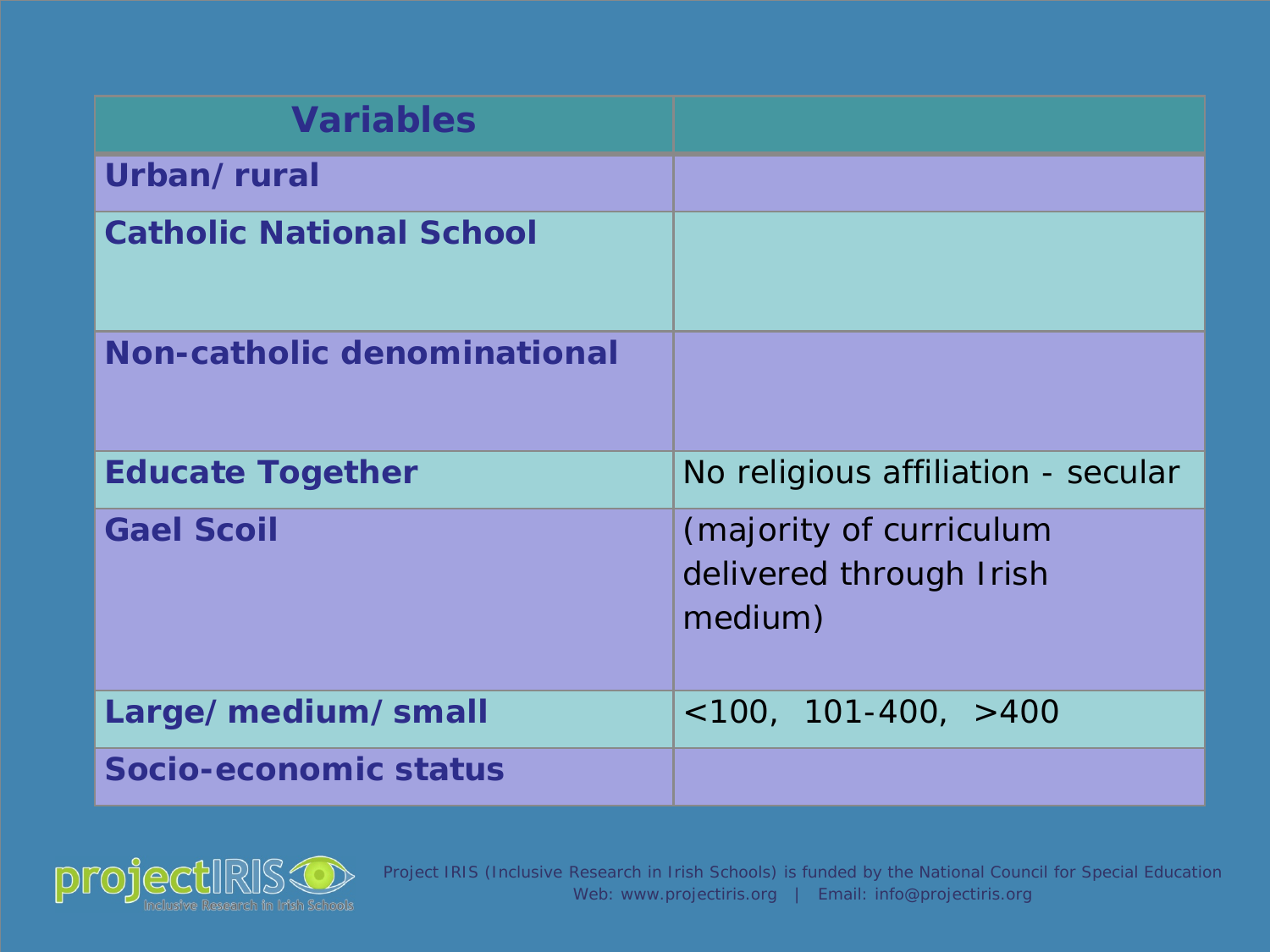| Data set               | <b>Primary</b><br>$\mathbf{1}$ | <b>Primary</b><br>$\mathbf{2}$ | <b>Primary</b><br>3 | <b>Primary</b><br>$\overline{a}$ | <b>Primary</b><br>5 | <b>Primary</b><br>$6\phantom{1}6$ | <b>Primary</b><br>7     | <b>Primary</b><br>8 | <b>Primary</b><br>9 | <b>Primary</b><br>10 | <b>Special</b> | <b>Special</b><br>$\overline{2}$ | $N=$           |
|------------------------|--------------------------------|--------------------------------|---------------------|----------------------------------|---------------------|-----------------------------------|-------------------------|---------------------|---------------------|----------------------|----------------|----------------------------------|----------------|
|                        |                                |                                |                     |                                  |                     |                                   |                         |                     |                     |                      | $\mathbf{1}$   |                                  |                |
| <b>Interviews</b>      | 21                             | 21                             | 29                  | 33                               | 29                  | 26                                | 18                      | 12                  | 19                  | 22                   | 23             | 17                               | 270            |
| <b>Documents</b>       | 20                             | 38                             | 35                  | 20                               | 24                  | 19                                | $\overline{\mathbf{2}}$ | 3                   | 34                  | 17                   | 45             | $6 \overline{6}$                 | 266            |
| <b>Observation</b>     | 5                              | 9                              | 9                   | 5 <sup>1</sup>                   | $\overline{7}$      | 3                                 | 3                       | 7                   | 8                   | 7                    | 5              | $\overline{2}$                   | 70             |
| Photograph<br>pictures | $\overline{2}$                 | $\bf{0}$                       | $\bf{0}$            | $\overline{\mathbf{0}}$          | 21                  | 5                                 | 6                       | ∩                   | 4                   | 10                   | 17             | 16                               | 81             |
| <b>Video</b>           | $\bf{0}$                       | $\bf{0}$                       | $\bf{0}$            | $\boldsymbol{0}$                 | $\mathbf 0$         | $\boldsymbol{0}$                  | $\bf{0}$                | $\bf{0}$            | $\mathbf 0$         | $\bf{0}$             | 5              | $\bf{0}$                         | 5 <sup>1</sup> |
| <b>Website</b>         | $\mathbf{1}$                   | $\overline{2}$                 | 1                   | $\mathbf{1}$                     | 1                   | $\mathbf{0}$                      | $\bf{0}$                | $\bf{0}$            |                     | 1                    |                | $\mathbf{1}$                     | <b>10</b>      |
| Total data set =       |                                |                                |                     |                                  |                     |                                   |                         |                     |                     |                      |                |                                  | 706            |

**Average interview time = 34 minutes**

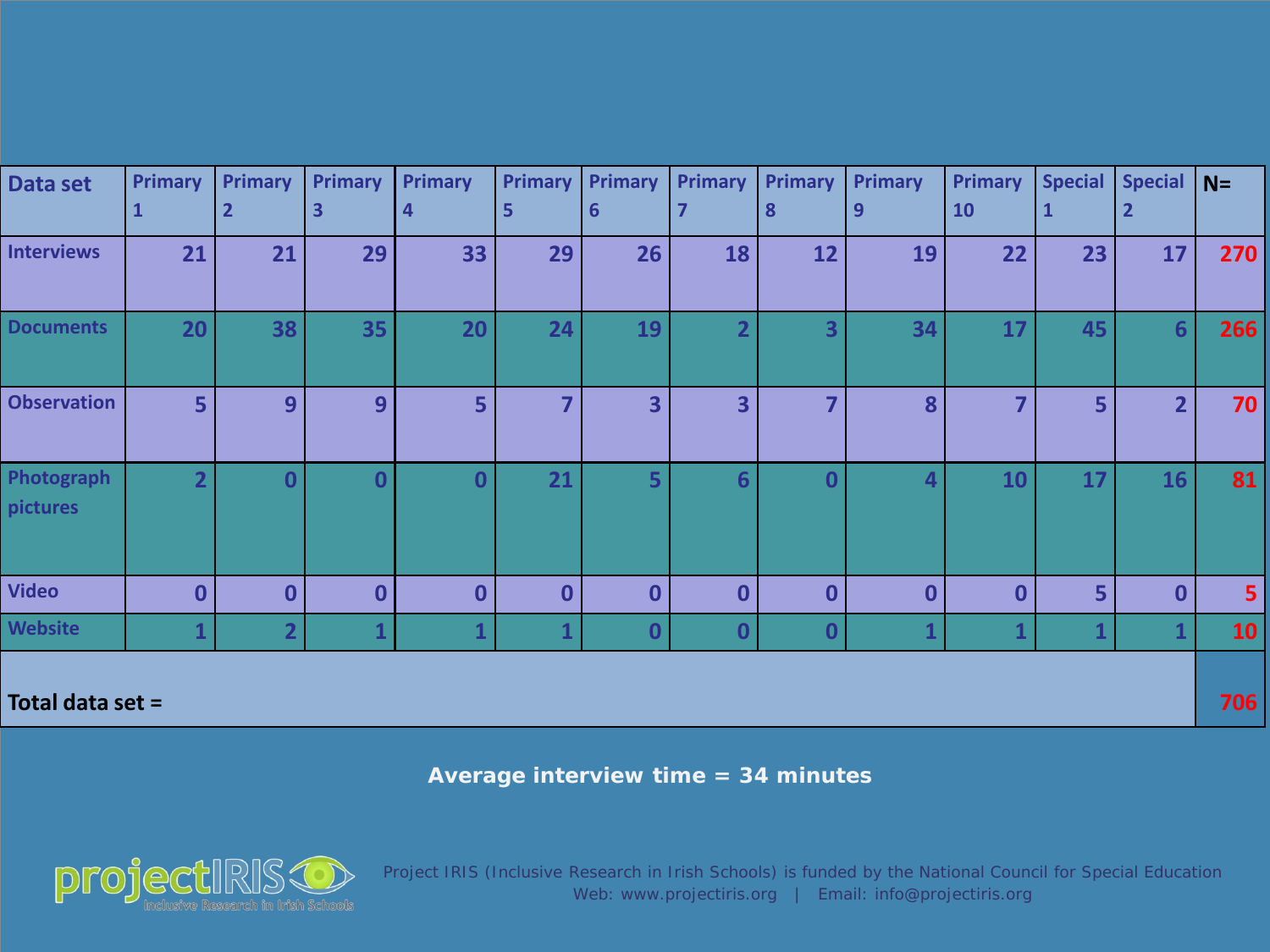## Analysis

All data coded at two levels using Creswell's data reduction approach (Creswell 2008).

All findings verified and triangulated through a multimethods approach.

Verified findings used to establish a bank of statements which described the response of a school to the policy, provision experiences and outcomes in relation to pupils with special educational needs.

Those common to schools used to define the current status of approaches to SEN in Ireland. Others less frequently seen identified as exceptionalities.

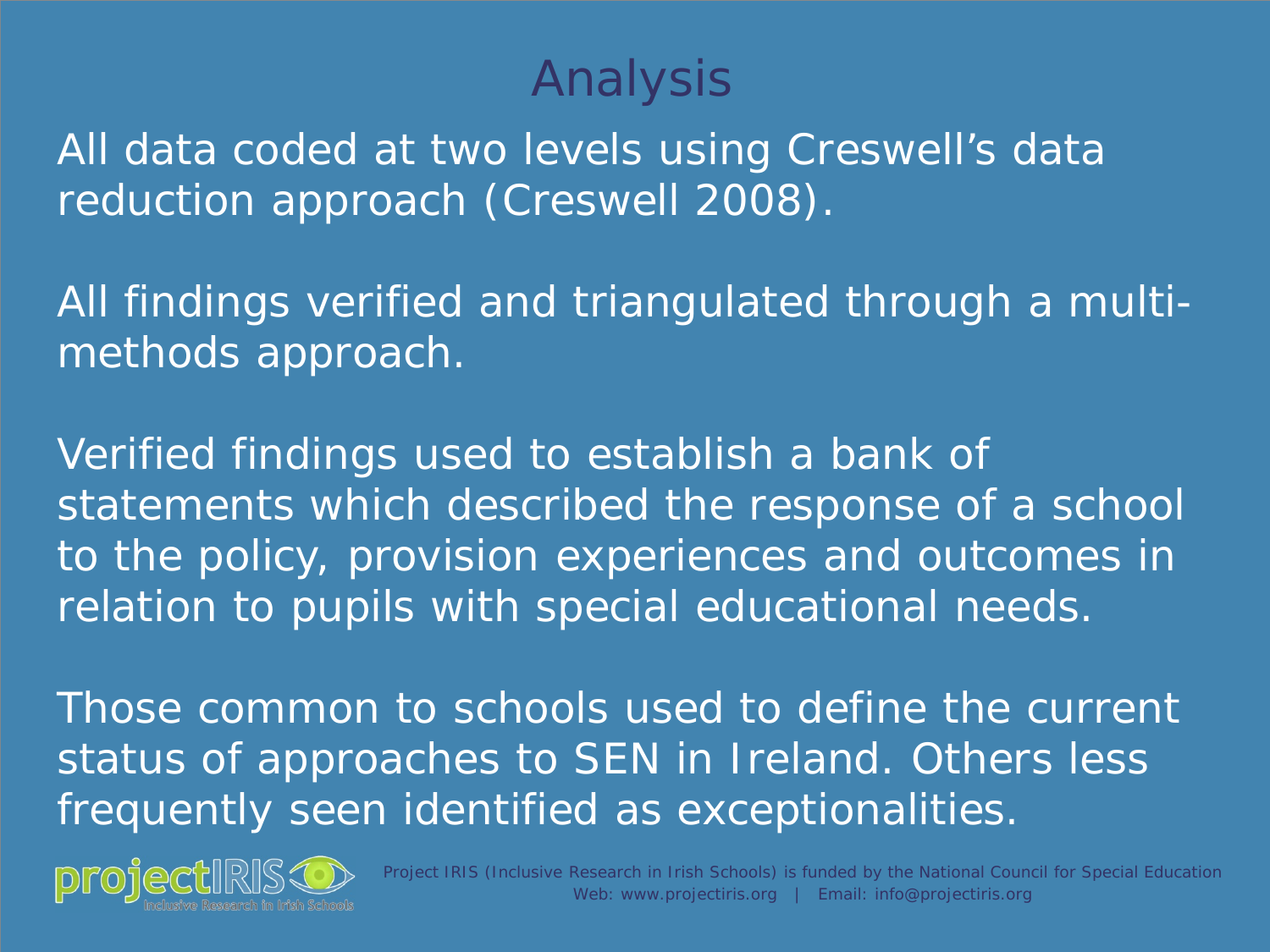

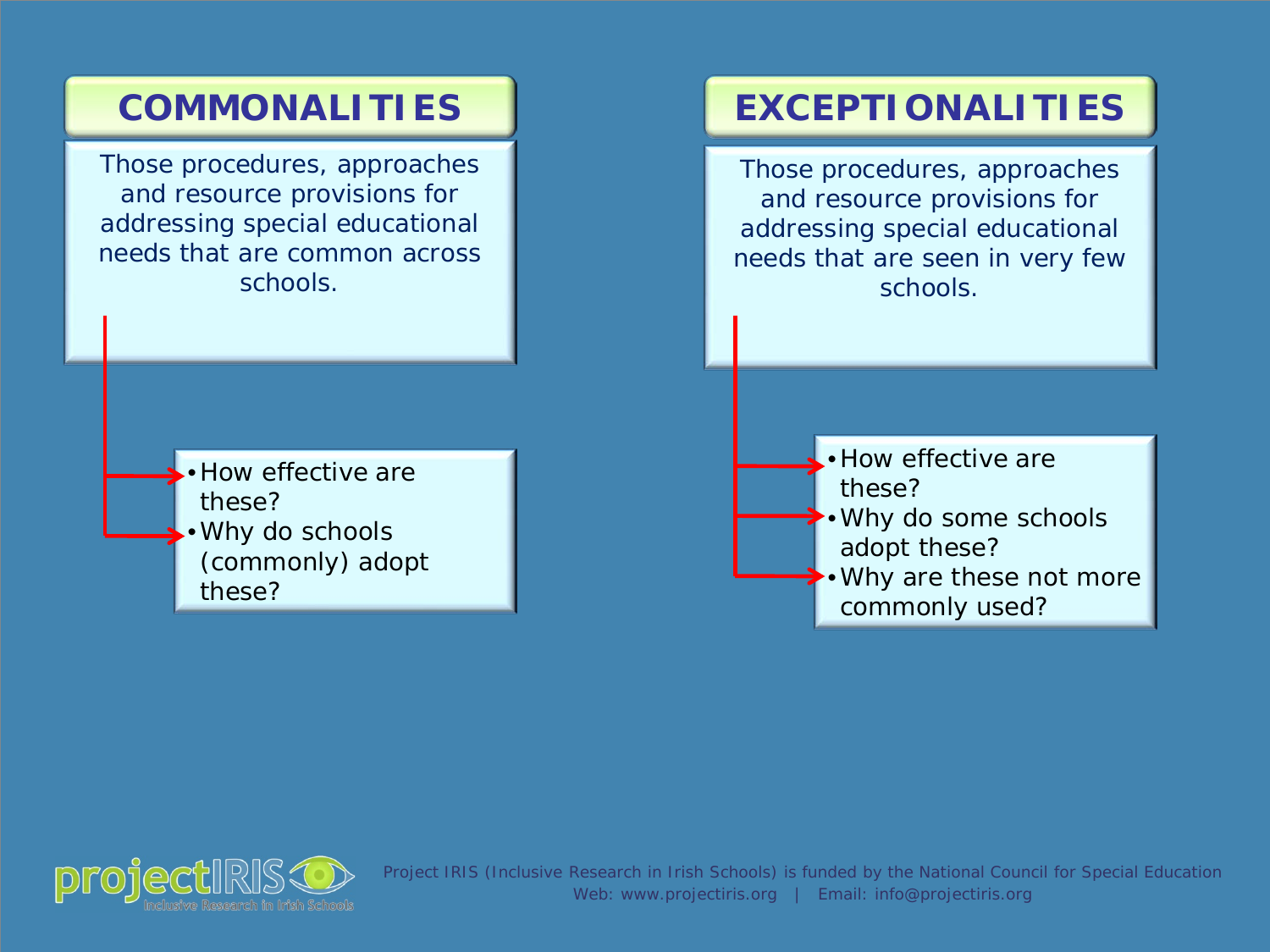Initial findings related to specific schools will not be presented until the final report is delivered to NCSE. However, it is possible to indicate an example from these in relation to Lewis' (1991) model for the provision of differentiated learning experiences.

Our initial findings for primary schools indicates that whilst all schools provide some examples of differentiated learning, this is inconsistent and varies across the schools.

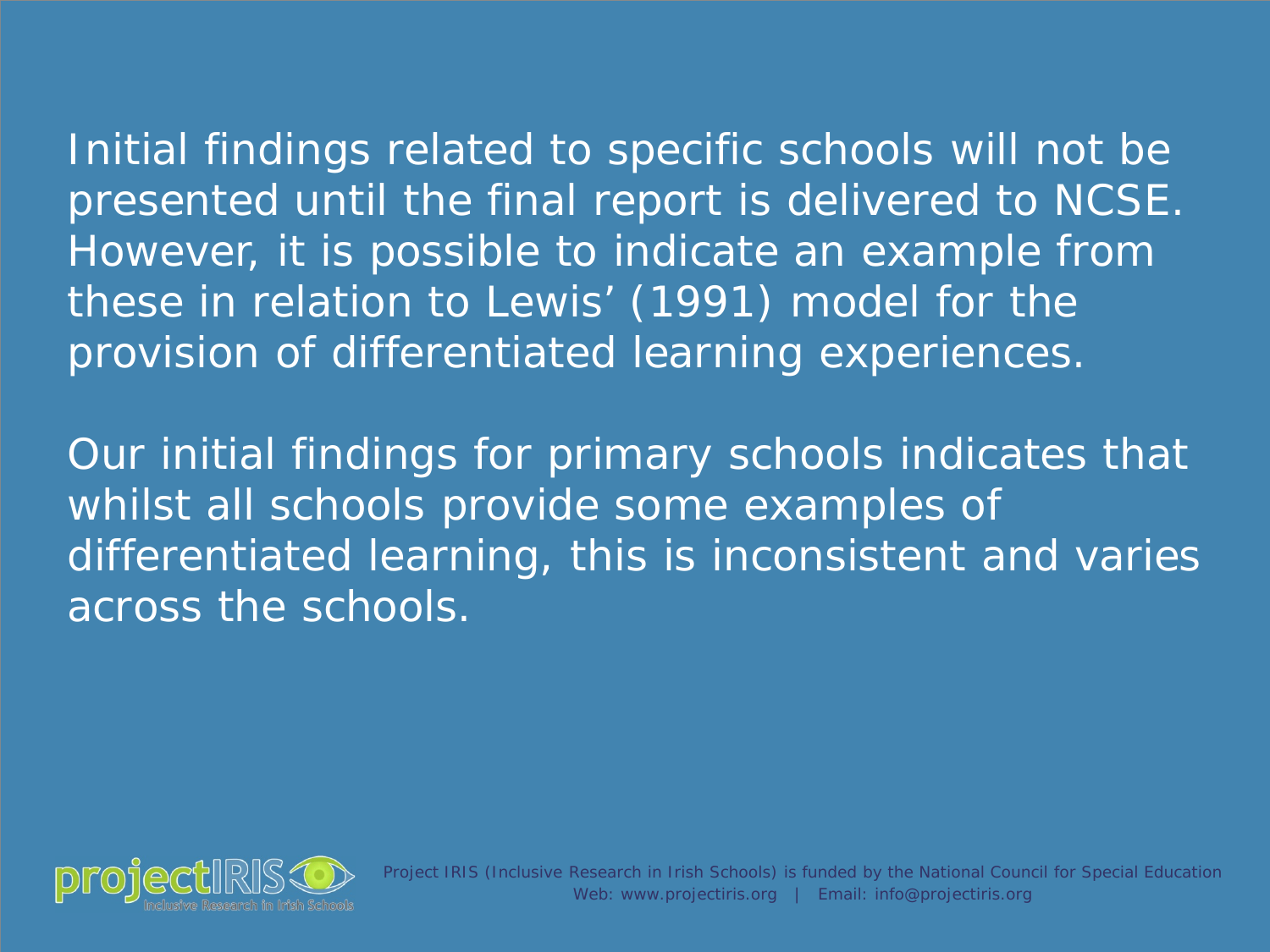| <b>Project IRIS: Types of</b><br>differentiation<br>observed during case<br>study visits in primary<br>schools using Lewis'<br>(1991) Model | <b>Definition Example</b>                                                                                                                                                               | School 1 | School 2 | School <sub>3</sub> | School 4 | <b>School</b><br>$\overline{u}$ | School 6 | School7 | School 8 | School <sub>9</sub> | School 10 |
|---------------------------------------------------------------------------------------------------------------------------------------------|-----------------------------------------------------------------------------------------------------------------------------------------------------------------------------------------|----------|----------|---------------------|----------|---------------------------------|----------|---------|----------|---------------------|-----------|
| <b>Differentiation of</b><br>content                                                                                                        | Pupils in a group all work towards a<br>aim,<br>single<br>such<br>reading<br>as<br>competence,<br>but<br>several<br>use<br>different reading schemes to get<br>there.                   |          |          |                     |          |                                 |          |         |          |                     |           |
| <b>Differentiation by</b><br>interest                                                                                                       | All pupils are producing graphs, but<br>their graphs represent different data<br>according to personal interest.                                                                        |          |          |                     |          |                                 |          |         |          |                     |           |
| <b>Differentiation of</b><br>Pace                                                                                                           | All pupils work at the same task, or<br>with the same materials, but the<br>teacher has different expectations of<br>the time required for completion.                                  |          |          |                     |          |                                 |          |         |          |                     |           |
| <b>Differentiation of</b><br>access                                                                                                         | Materials or methods of working is<br>different for individual pupils. E.g.<br>whilst one pupil writes with a pencil<br>another uses a computer and<br>another produces pictorial work. |          |          |                     |          |                                 |          |         |          |                     |           |

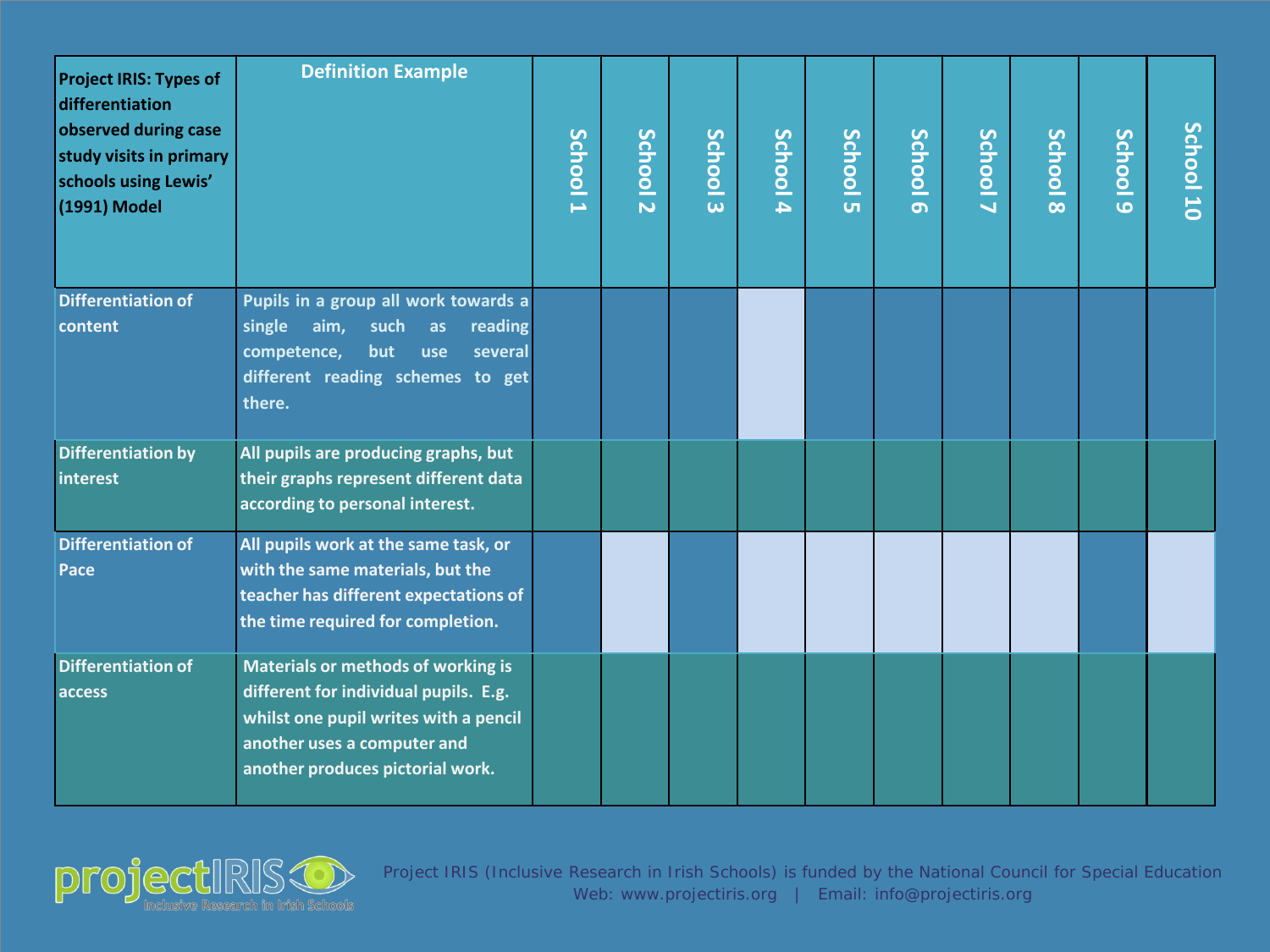| <b>Differentiation of</b><br>outcome             | One pupil writes a story, another<br>draws a picture to tell the story and<br>another records the story on audio<br>tape.                                                   |  |  |  |  |  |
|--------------------------------------------------|-----------------------------------------------------------------------------------------------------------------------------------------------------------------------------|--|--|--|--|--|
| <b>Differentiation of</b><br>curricular sequence | Pupils enter the curriculum at<br>different points or take part in the<br>curriculum in a different order<br>from that of his peers                                         |  |  |  |  |  |
| <b>Differentiation of</b><br>structure           | Some pupils work on a step by step<br>(task analysed curriculum) whilst<br>others work on "chunks".                                                                         |  |  |  |  |  |
| <b>Differentiation of</b><br>teacher time        | The teacher gives more time to<br>some pupils during specific tasks in<br>order to ensure access.                                                                           |  |  |  |  |  |
| <b>Differentiation of</b><br>teaching style      | Some pupils may require individual<br>instruction whilst others can work<br>in small groups or pairs.                                                                       |  |  |  |  |  |
| <b>Differentiation of</b><br>level               | All pupils work through a similar<br>sequence, in maths for example,<br>but at a variety of levels                                                                          |  |  |  |  |  |
| <b>Differentiation by</b><br>grouping            | the teacher groups particular pupils<br>together for specific activities.<br>Pupils act as supporters, or work<br>with peers with whom they are<br>comfortable or confident |  |  |  |  |  |